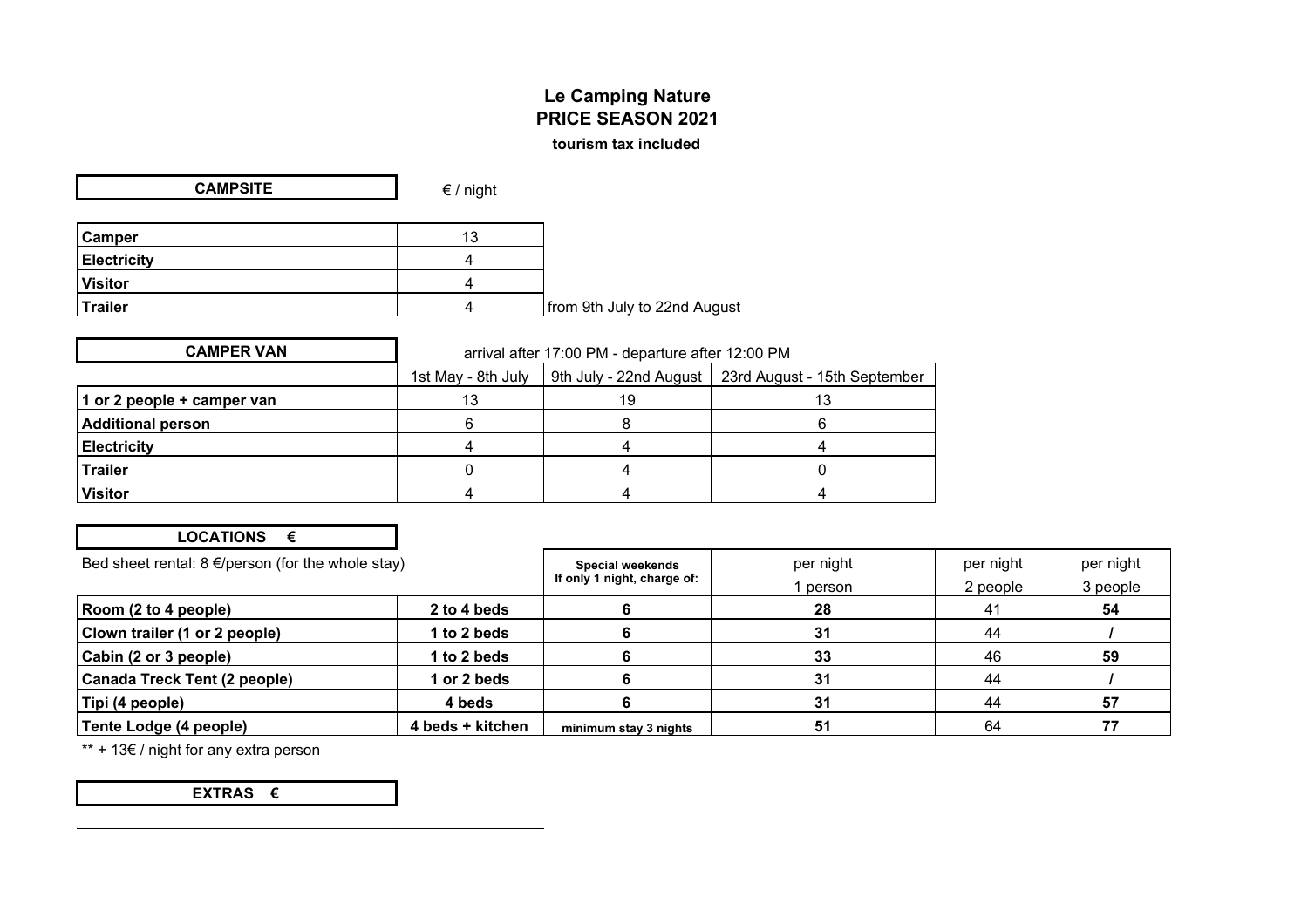| <b>RESTAURANT</b><br>€ |      |
|------------------------|------|
| Dish of the day        | 13   |
| Pizza of the day       | 10   |
| Large salad            | 13   |
| <b>Desserts</b>        | 5    |
| <b>Breakfast basic</b> | 4.00 |
| <b>Breakfast extra</b> | 6.50 |

## **SERVICES €**

| <b>Washing machine</b> | 4.5             |
|------------------------|-----------------|
| Dryer machine          | 4.5             |
| Wifi                   | Free            |
| <b>Electricity</b>     | Free at the bar |